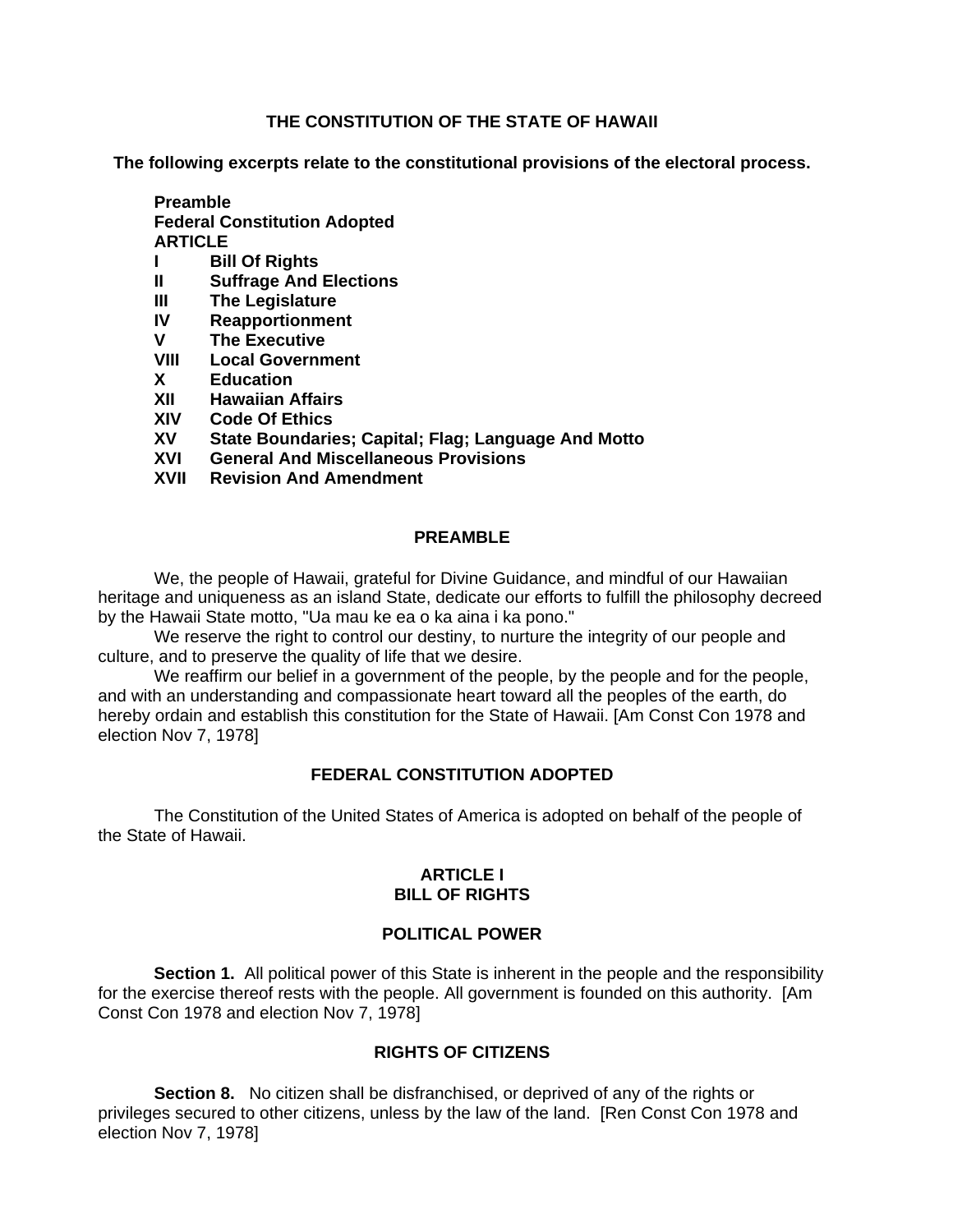### **ARTICLE II SUFFRAGE AND ELECTIONS**

### **QUALIFICATIONS**

**Section 1.** Every citizen of the United States who shall have attained the age of eighteen years, have been a resident of this State not less than one year next preceding the election and be a voter registered as provided by law, shall be qualified to vote in any state or local election. [Am Const Con 1968 and election Nov 5, 1968; am SB No 41 (1971) and election Nov 7, 1972; am Const Con 1978 and election Nov 7, 1978]

### **DISQUALIFICATION**

**Section 2.** No person who is non compos mentis shall be qualified to vote. No person convicted of a felony shall be qualified to vote except upon the person's final discharge or earlier as provided by law. [Am Const Con 1968 and election Nov 5, 1968; am Const Con 1978 and election Nov 7, 1978]

### **RESIDENCE**

**Section 3.** No person shall be deemed to have gained or lost residence simply because of the person's presence or absence while employed in the service of the United States, or while engaged in navigation or while a student at any institution of learning. [Am Const Con 1978 and election Nov 7, 1978]

# **REGISTRATION; VOTING**

**Section 4.** The legislature shall provide for the registration of voters and for absentee voting and shall prescribe the method of voting at all elections. Secrecy of voting shall be preserved; provided that no person shall be required to declare a party preference or nonpartisanship as a condition of voting in any primary or special primary election. Secrecy of voting and choice of political party affiliation or nonpartisanship shall be preserved. [Am Const Con 1978 and election Nov 7, 1978]

# **CAMPAIGN FUND, SPENDING LIMIT**

**Section 5.** The legislature shall establish a campaign fund to be used for partial public financing of campaigns for public offices of the State and its political subdivisions, as provided by law. The legislature shall provide a limit on the campaign spending of candidates. [Add Const Con 1978 and election Nov 7, 1978]

# **CAMPAIGN CONTRIBUTIONS LIMITS**

**Section 6.** Limitations on campaign contributions to any political candidate, or authorized political campaign organization for such candidate, for any elective office within the State shall be provided by law. [Add Const Con 1978 and election Nov 7, 1978]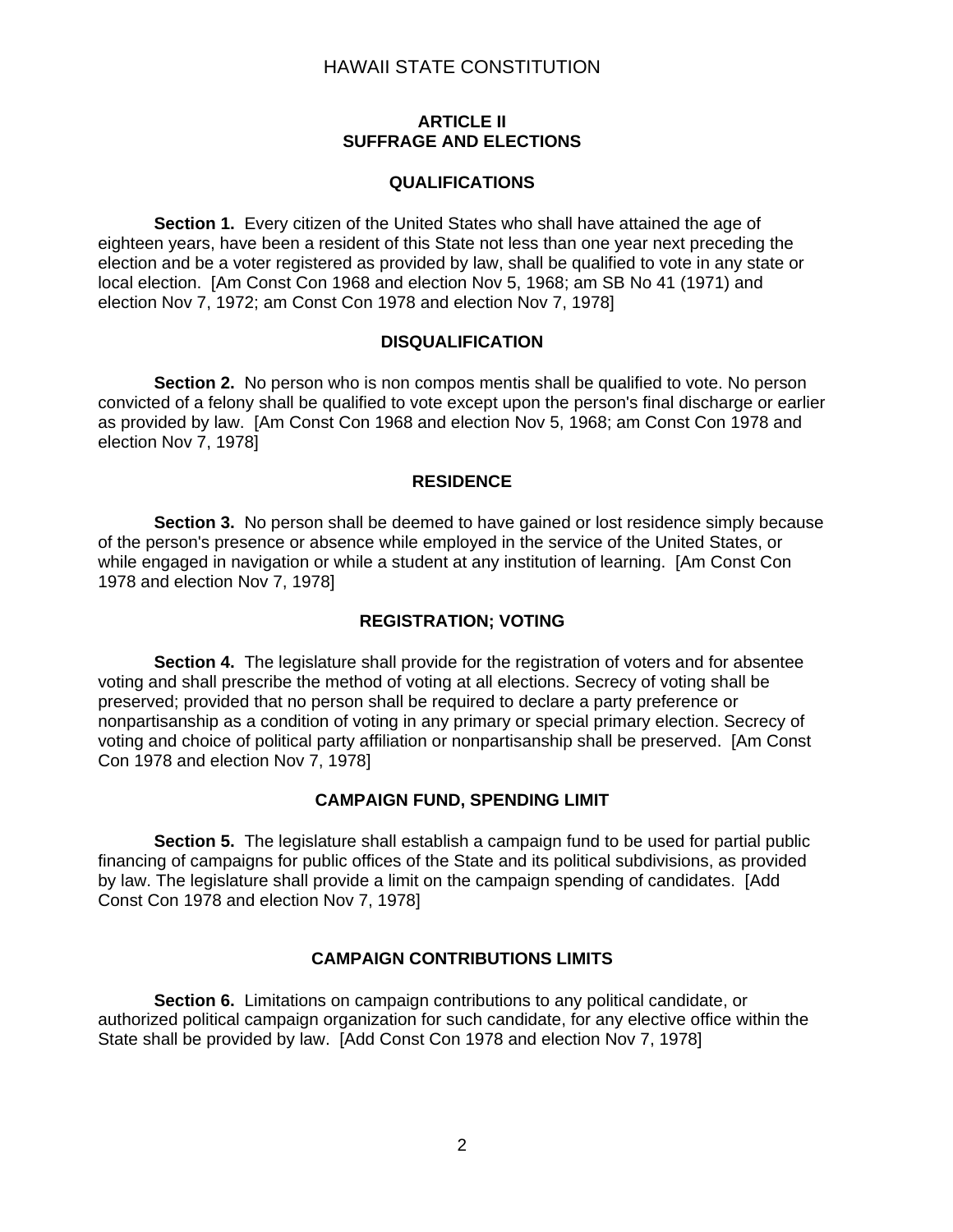### **RESIGNATION FROM PUBLIC OFFICE**

**Section 7.** Any elected public officer shall resign from that office before being eligible as a candidate for another public office, if the term of the office sought begins before the end of the term of the office held. [Add Const Con 1978 and election Nov 7, 1978]

### **GENERAL, SPECIAL AND PRIMARY ELECTIONS**

**Section 8.** General elections shall be held on the first Tuesday after the first Monday in November in all even-numbered years. Special and primary elections may be held as provided by law; provided that in no case shall any primary election precede a general election by less than forty-five days. [Am Const Con 1968 and election Nov 5, 1968; ren and am Const Con 1978 and election Nov 7, 1978]

## **PRESIDENTIAL PREFERENCE PRIMARY**

**Section 9.** A presidential preference primary may be held as provided by law. [Add Const Con 1968 and election Nov 5, 1968; ren and am Const Con 1978 and election Nov 7, 1978]

# **CONTESTED ELECTIONS**

**Section 10.** Contested elections shall be determined by a court of competent jurisdiction in such manner as shall be provided by law. [Part of §5, ren Const Con 1968 and election Nov 5, 1968; ren Const Con 1978 and election Nov 7, 1978]

## **ARTICLE III THE LEGISLATURE**

**Revision note:** For proposals of the 1978 Constitutional Convention rewriting sections of this article that were not validly ratified, see Kahalekai v. Doi, 60 Haw. 324, 590 P.2d 543 (1979). Under the authority of Resolution No. 29 of the 1978 Constitutional Convention, the revisor has deleted appropriate textual changes.

# **LEGISLATIVE POWER**

**Section 1.** The legislative power of the State shall be vested in a legislature, which shall consist of two houses, a senate and a house of representatives. Such power shall extend to all rightful subjects of legislation not inconsistent with this constitution or the Constitution of the United States.

# **COMPOSITION OF SENATE**

**Section 2.** The senate shall be composed of twenty-five members, who shall be elected by the qualified voters of the respective senatorial districts. Until the next reapportionment the senatorial districts and the number of senators to be elected from each shall be as set forth in the Schedule. [Am Const Con 1968 and election Nov 5, 1968; am Const Con 1978 and election Nov 7, 1978]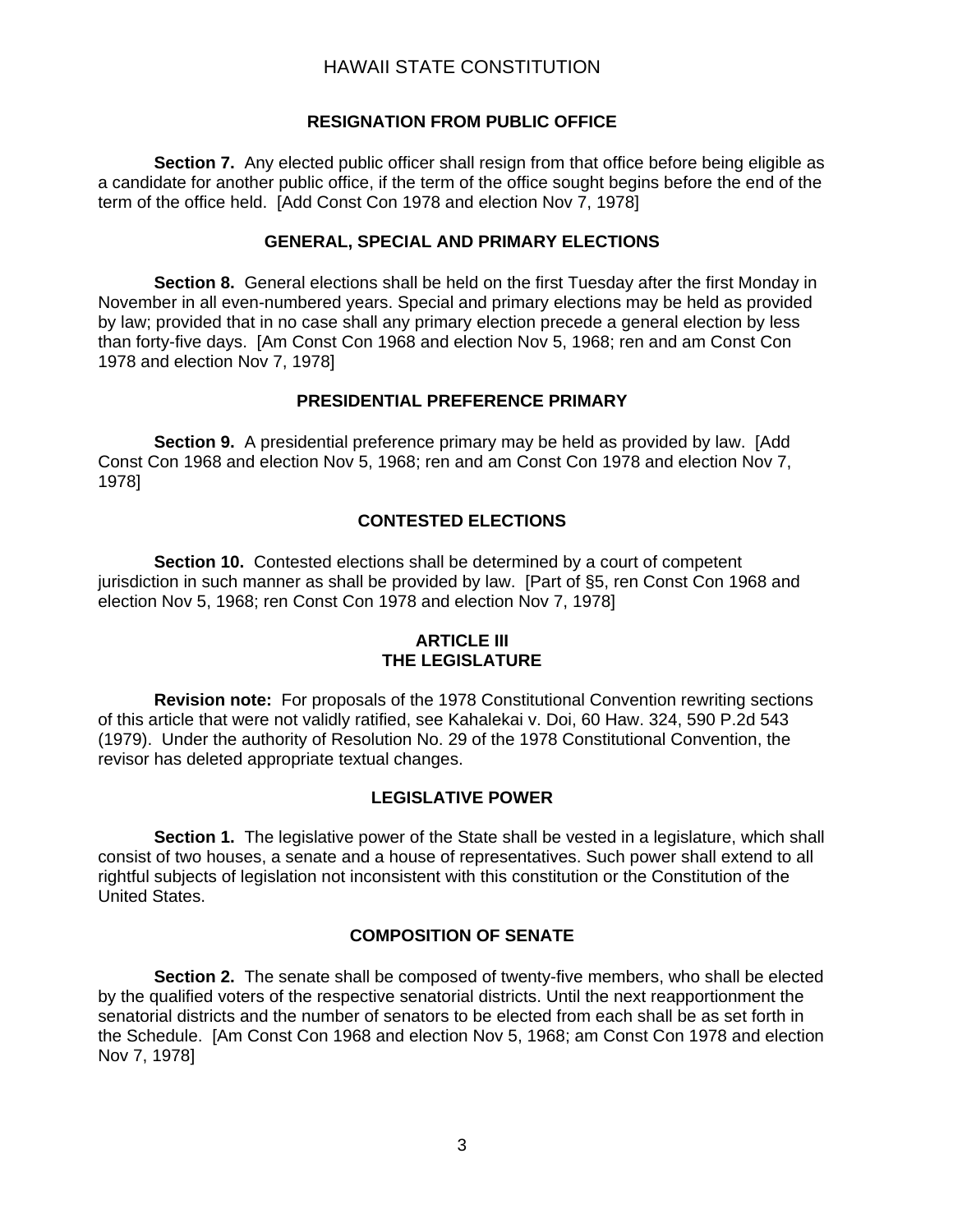## **COMPOSITION OF HOUSE OF REPRESENTATIVES**

**Section 3.** The house of representatives shall be composed of fifty-one members, who shall be elected by the qualified voters of the respective representative districts. Until the next reapportionment, the representative districts and the number of representatives to be elected from each shall be as set forth in the Schedule. [Am Const Con 1978 and election Nov 7, 1978] Revision note. - A proposal of the 1978 Constitutional Convention rewriting this section was not validly ratified. Kahalekai v. Doi, 60 Haw. 324, 590 P.2d 543 (1979). The revisor deleted the textual changes under the authority of Resolution No. 29 of the 1978 Constitutional Convention.

### **ELECTION OF MEMBERS; TERM**

**Section 4.** Each member of the legislature shall be elected at an election. If more than one candidate has been nominated for election to a seat in the legislature, the member occupying that seat shall be elected at a general election. If a candidate nominated for a seat at a primary election is unopposed for that seat at the general election, the candidate shall be deemed elected at the primary election. The term of office of a member of the house of representatives shall be two years and the term of office of a member of the senate shall be four years. The term of a member of the legislature shall begin on the day of the general election at which elected or if elected at a primary election, on the day of the general election immediately following the primary election at which elected. For a member of the house of representatives, the term shall end on the day of the general election immediately following the day the member's term commences. For a member of the senate, the term shall end on the day of the second general election immediately following the day the member's term commences. [Ren Const Con 1978 and election Nov 7, 1978; am HB 572 (1987) and election Nov 8, 1988]

#### **VACANCIES**

**Section 5.** Any vacancy in the legislature shall be filled for the unexpired term in such manner as may be provided by law, or, if no provision be made by law, by appointment by the governor for the unexpired term. [Ren and am Const Con 1978 and election Nov 7, 1978]

#### **QUALIFICATIONS OF MEMBERS**

**Section 6.** No person shall be eligible to serve as a member of the senate unless the person has been a resident of the State for not less than three years, has attained the age of majority and is, prior to filing nomination papers and thereafter continues to be, a qualified voter of the senatorial district from which the person seeks to be elected; except that in the year of the first general election following reapportionment, but prior to the primary election, an incumbent senator may move to a new district without being disqualified from completing the remainder of the incumbent senator's term. No person shall be eligible to serve as a member of the house of representatives unless the person has been a resident of the State for not less than three years, has attained the age of majority and is, prior to filing nomination papers and thereafter continues to be, a qualified voter of the representative district from which the person seeks to be elected; except that in the year of the first general election following reapportionment, but prior to the primary election, an incumbent representative may move to a new district without being disqualified from completing the remainder of the incumbent representative's term. [Am Const Con 1968 and election Nov 5, 1968; ren and am Const Con 1978 and election Nov 7, 1978; am HB 1012 (2002) and election Nov 5, 2002]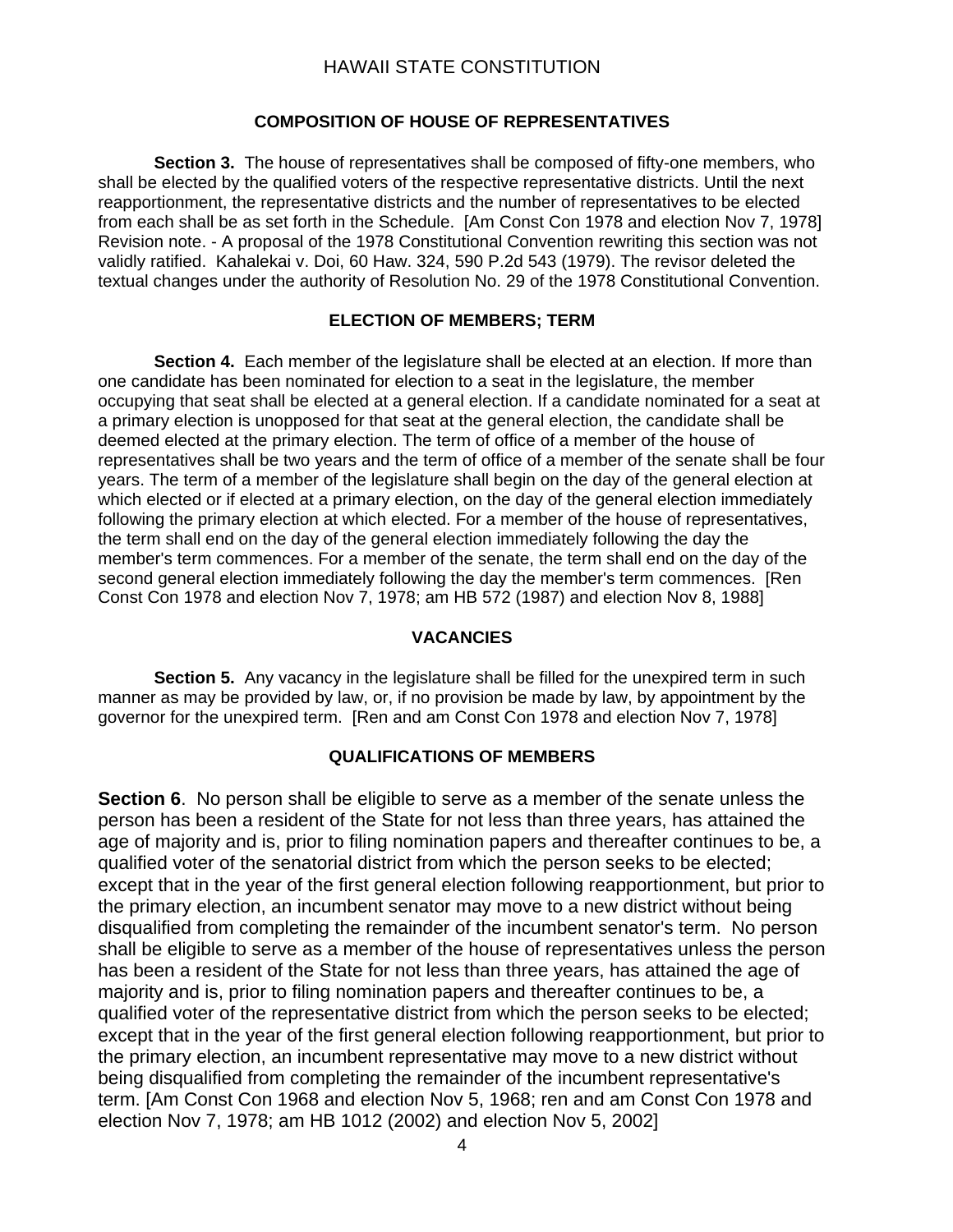#### **DISQUALIFICATIONS OF MEMBERS**

**Section 8.** No member of the legislature shall hold any other public office under the State, nor shall the member, during the term for which the member is elected or appointed, be elected or appointed to any public office or employment which shall have been created, or the emoluments whereof shall have been increased, by legislative act during such term. The term "public offices," for the purposes of this section, shall not include notaries public, reserve police officers or officers of emergency organizations for civilian defense or disaster relief. The legislature may prescribe further disqualifications. [Ren and am Const Con 1978 and election Nov 7, 1978]

### **SALARY; ALLOWANCES; COMMISSION ON LEGISLATIVE SALARY**

 **Section 9.** The members of the legislature shall receive allowances reasonably related to expenses as provided by law. [Am Const Con 1968 and election Nov 5, 1968; ren and am Const Con 1978 and election Nov 7, 1978; am SB 2072 (1984) and election Nov 6, 1984; am HB 1917 (2006) and election Nov 7, 2006]

#### **SESSIONS**

**Section 10.** The legislature shall convene annually in regular session at 10:00 o'clock a.m. on the third Wednesday in January.

At the written request of two-thirds of the members to which each house is entitled, the presiding officers of both houses shall convene the legislature in special session. At the written request of two-thirds of the members of the senate, the president of the senate shall convene the senate in special session for the purpose of carrying out its responsibility established by Section 3 of Article VI. The governor may convene both houses or the senate alone in special session.

Regular sessions shall be limited to a period of sixty days, and special sessions shall be limited to a period of thirty days. Any session may be extended a total of not more than fifteen days. Such extension shall be granted by the presiding officers of both houses at the written request of two-thirds of the members to which each house is entitled or may be granted by the governor.

Each regular session shall be recessed for not less than five days at some period between the twentieth and fortieth days of the regular session. The legislature shall determine the dates of the mandatory recess by concurrent resolution. Any session may be recessed by concurrent resolution adopted by a majority of the members to which each house is entitled. Saturdays, Sundays, holidays, the days in mandatory recess and any days in recess pursuant to a concurrent resolution shall be excluded in computing the number of days of any session.

All sessions shall be held in the capital of the State. In case the capital shall be unsafe, the governor may direct that any session be held at some other place. [Am Const Con 1968 and election Nov 5, 1968; ren and am Const Con 1978 and election Nov 7, 1978; am SB 1973 (1980) and election Nov 4, 1980]

### **ADJOURNMENT**

**Section 11.** Neither house shall adjourn during any session of the legislature for more than three days, or sine die, without the consent of the other. [Ren Const Con 1978 and election Nov 7, 1978]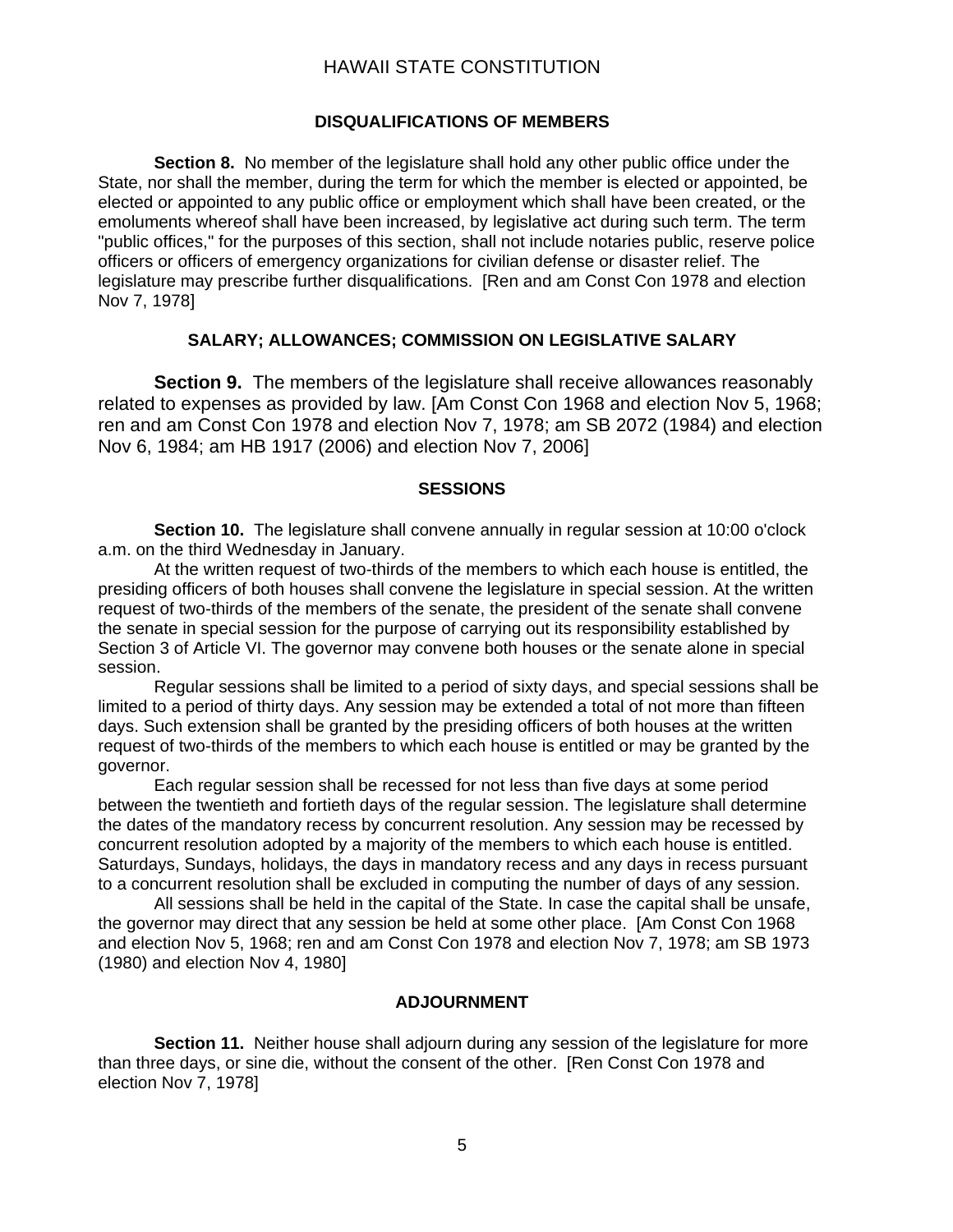### **ORGANIZATION; DISCIPLINE; RULES; PROCEDURE**

**Section 12.** Each house shall be the judge of the elections, returns and qualifications of its own members and shall have, for misconduct, disorderly behavior or neglect of duty of any member, power to punish such member by censure or, upon a two-thirds vote of all the members to which such house is entitled, by suspension or expulsion of such member. Each house shall choose its own officers, determine the rules of its proceedings and keep a journal. The ayes and noes of the members on any question shall, at the desire of one-fifth of the members present, be entered upon the journal.

Twenty days after a bill has been referred to a committee in either house, the bill may be recalled from such committee by the affirmative vote of one-third of the members to which such house is entitled.

Every meeting of a committee in either house or of a committee comprised of a member or members from both houses held for the purpose of making decision on matters referred to the committee shall be open to the public.

By rule of its proceedings, applicable to both houses, each house shall provide for the date by which all bills to be considered in a regular session shall be introduced. [Ren and am Const Con 1978 and election Nov 7, 1978; am HB 1947 (1984) and election Nov 6, 1984]

## **QUORUM; COMPULSORY ATTENDANCE**

**Section 13.** A majority of the number of members to which each house is entitled shall constitute a quorum of such house for the conduct of ordinary business, of which quorum a majority vote shall suffice; but the final passage of a bill in each house shall require the vote of a majority of all the members to which such house is entitled, taken by ayes and noes and entered upon its journal. A smaller number than a quorum may adjourn from day to day and may compel the attendance of absent members in such manner and under such penalties as each house may provide. [Ren Const Con 1978 and election Nov 7, 1978]

### **BILLS; ENACTMENT**

**Section 14.** No law shall be passed except by bill. Each law shall embrace but one subject, which shall be expressed in its title. The enacting clause of each law shall be, "Be it enacted by the legislature of the State of Hawaii." [Ren Const Con 1978 and election Nov 7, 1978]

# **PASSAGE OF BILLS**

**Section 15.** No bill shall become law unless it shall pass three readings in each house on separate days. No bill shall pass third or final reading in either house unless printed copies of the bill in the form to be passed shall have been made available to the members of that house for at least forty-eight hours.

Every bill when passed by the house in which it originated, or in which amendments thereto shall have originated, shall immediately be certified by the presiding officer and clerk and sent to the other house for consideration.

Any bill pending at the final adjournment of a regular session in an odd-numbered year shall carry over with the same status to the next regular session. Before the carried-over bill is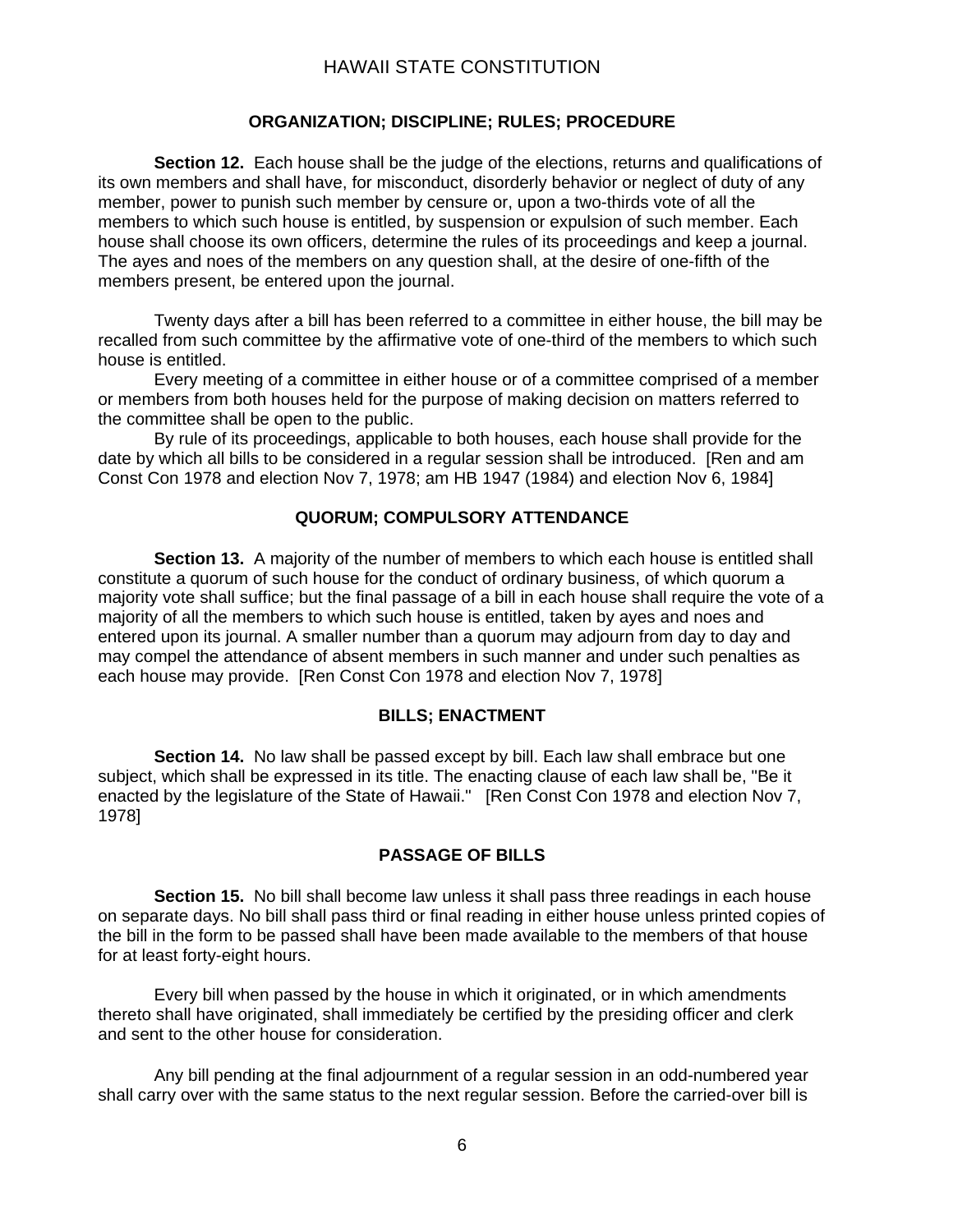enacted, it shall pass at least one reading in the house in which the bill originated. [Am Const Con 1968 and election Nov 5, 1968; ren and am Const Con 1978 and election Nov 7, 1978]

### **APPROVAL OR VETO**

**Section 16.** Every bill which shall have passed the legislature shall be certified by the presiding officers and clerks of both houses and shall thereupon be presented to the governor. If the governor approves it, the governor shall sign it and it shall become law. If the governor does not approve such bill, the governor may return it, with the governor's objections to the legislature. Except for items appropriated to be expended by the judicial and legislative branches, the governor may veto any specific item or items in any bill which appropriates money for specific purposes by striking out or reducing the same; but the governor shall veto other bills, if at all, only as a whole.

The governor shall have ten days to consider bills presented to the governor ten or more days before the adjournment of the legislature sine die, and if any such bill is neither signed nor returned by the governor within that time, it shall become law in like manner as if the governor had signed it.

## **RECONSIDERATION AFTER ADJOURNMENT**

The governor shall have forty-five days, after the adjournment of the legislature sine die, to consider bills presented to the governor less than ten days before such adjournment, or presented after adjournment, and any such bill shall become law on the forty-fifth day unless the governor by proclamation shall have given ten days' notice to the legislature that the governor plans to return such bill with the governor's objections on that day. The legislature may convene at or before noon on the forty-fifth day in special session, without call, for the sole purpose of acting upon any such bill returned by the governor. In case the legislature shall fail to so convene, such bill shall not become law. Any such bill may be amended to meet the governor's objections and, if so amended and passed, only one reading being required in each house for such passage, it shall be presented again to the governor, but shall become law only if the governor shall sign it within ten days after presentation.

In computing the number of days designated in this section, the following days shall be excluded: Saturdays, Sundays, holidays and any days in which the legislature is in recess prior to its adjournment as provided in section 10 of this article. [Am Const Con 1968 and election Nov 5, 1968; am L 1974, SB No 1943-74 and election Nov 5, 1974; ren and am Const Con 1978 and election Nov 7, 1978]

### **PROCEDURES UPON VETO**

**Section 17.** Upon the receipt of a veto message from the governor, each house shall enter the same at large upon its journal and proceed to reconsider the vetoed bill, or the item or items vetoed, and again vote upon such bill, or such item or items, by ayes and noes, which shall be entered upon its journal. If after such reconsideration such bill, or such item or items, shall be approved by a two-thirds vote of all members to which each house is entitled, the same shall become law. [Ren Const Con 1978 and election Nov 7, 1978]

### **PUNISHMENT OF NONMEMBERS**

**Section 18.** Each house may punish by fine, or by imprisonment not exceeding thirty days, any person not a member of either house who shall be guilty of disrespect of such house by any disorderly or contemptuous behavior in its presence or that of any committee thereof; or who shall, on account of the exercise of any legislative function, threaten harm to the body or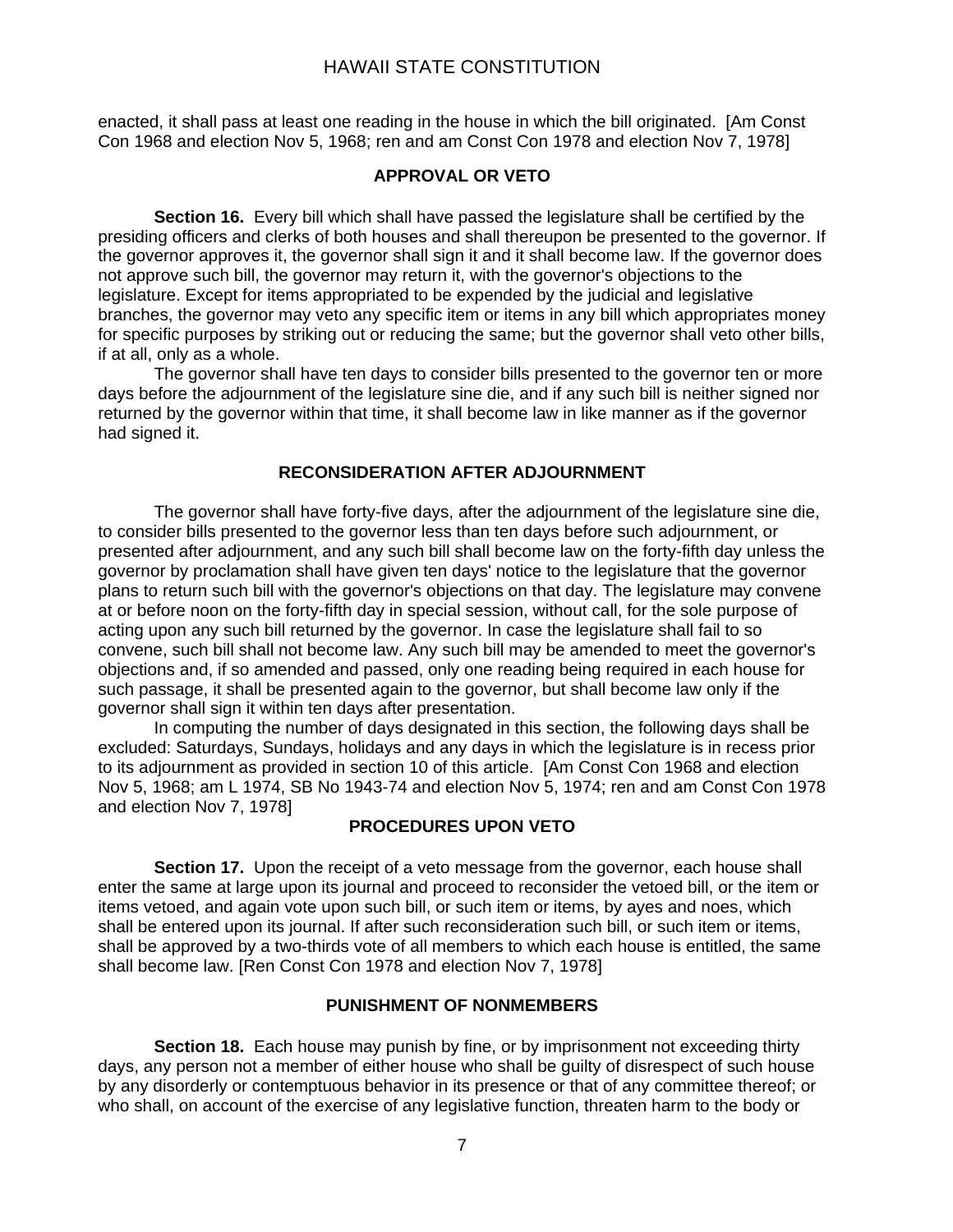estate of any of the members of such house; or who shall assault, arrest or detain any witness or other person ordered to attend such house, on the witness' or other person's way going to or returning therefrom; or who shall rescue any person arrested by order of such house.

Any person charged with such an offense shall be informed in writing of the charge made against the person and have opportunity to present evidence and be heard in the person's own defense. [Ren and am Const Con 1978 and election Nov 7, 1978]

#### **IMPEACHMENT**

**Section 19.** The governor and lieutenant governor, and any appointive officer for whose removal the consent of the senate is required, may be removed from office upon conviction of impeachment for such causes as may be provided by law.

The house of representatives shall have the sole power of impeachment of the governor and lieutenant governor and the senate the sole power to try such impeachments, and no such officer shall be convicted without the concurrence of two-thirds of the members of the senate. When sitting for that purpose, the members of the senate shall be on oath or affirmation and the chief justice shall preside. Subject to the provisions of this paragraph, the legislature may provide for the manner and procedure of removal by impeachment of such officers.

The legislature shall by law provide for the manner and procedure of removal by impeachment of the appointive officers.

Judgments in cases of impeachment shall not extend beyond removal from office and disqualification to hold and enjoy any office of honor, trust or profit under the State; but the person convicted may nevertheless be liable and subject to indictment, trial, judgment and punishment as provided by law. [Ren and am Const Con 1978 and election Nov 7, 1978]

### **ARTICLE IV REAPPORTIONMENT**

**Revision note:** This article, entitled "Reapportionment," is new. It was added by the Constitutional Convention of 1978 and the election on Nov 7, 1978. The former Article IV, entitled "The Executive," now appears as Article V.

#### **REAPPORTIONMENT YEARS**

**Section 1.** The year 1973, the year 1981, and every tenth year thereafter shall be reapportionment years. [Add Const Con 1978 and election Nov 7, 1978]

### **REAPPORTIONMENT COMMISSION**

**Section 2.** A reapportionment commission shall be constituted on or before May 1 of each reapportionment year and whenever reapportionment is required by court order. The commission shall consist of nine members. The president of the senate and the speaker of the house of representatives shall each select two members. Members of each house belonging to the party or parties different from that of the president or the speaker shall designate one of their number for each house and the two so designated shall each select two members of the commission. The eight members so selected, promptly after selection, shall be certified by the selecting authorities to the chief election officer and within thirty days thereafter, shall select, by a vote of six members, and promptly certify to the chief election officer the ninth member who shall serve as chairperson of the commission.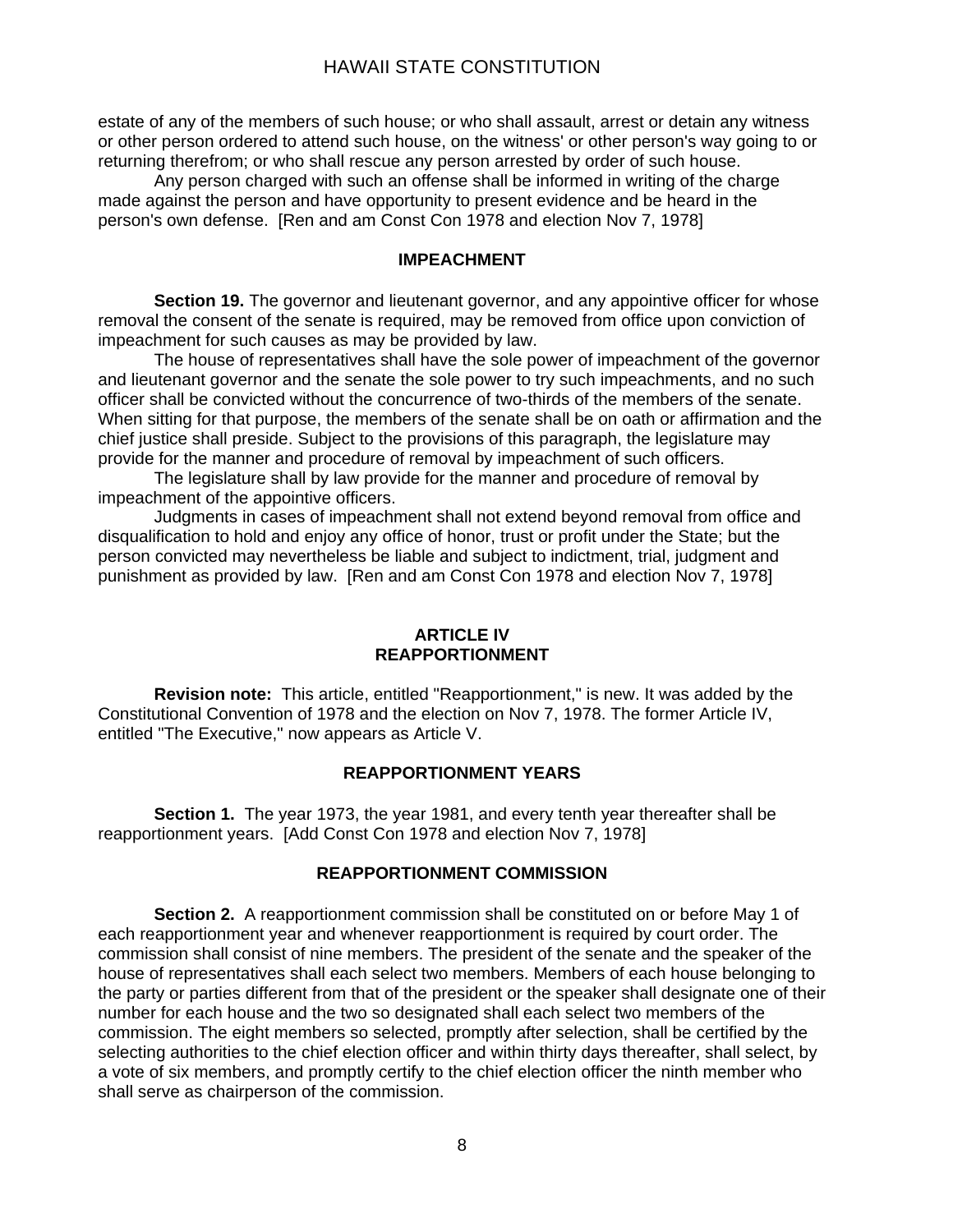Each of the four officials designated above as selecting authorities for the eight members of the commission, at the time of the commission selections, shall also select one person from each basic island unit to serve on an apportionment advisory council for that island unit. The councils shall remain in existence during the life of the commission and each shall serve in an advisory capacity to the commission for matters affecting its island unit.

A vacancy in the commission or a council shall be filled by the initial selecting authority within fifteen days after the vacancy occurs. Commission and council positions and vacancies not filled within the times specified shall be filled promptly thereafter by the supreme court.

The commission shall act by majority vote of its membership and shall establish its own procedures, except as may be provided by law.

Not more than one hundred fifty days from the date on which its members are certified, the commission shall file with the chief election officer a reapportionment plan for the state legislature and a reapportionment plan for the United States congressional districts which shall become law after publication as provided by law. Members of the commission shall hold office until each reapportionment plan becomes effective or until such time as may be provided by law.

No member of the reapportionment commission or an apportionment advisory council shall be eligible to become a candidate for election to either house of the legislature or to the United States House of Representatives in either of the first two elections under any such reapportionment plan.

Commission and apportionment advisory council members shall be compensated and reimbursed for their necessary expenses as provided by law.

The chief election officer shall be secretary of the commission without vote and, under the direction of the commission, shall furnish all necessary technical services. The legislature shall appropriate funds to enable the commission to carry out its duties. [Add Const Con 1978 and election Nov 7, 1978; am HB 2322 (1992) and election Nov 3, 1992]

### **CHIEF ELECTION OFFICER**

**Section 3.** The legislature shall provide for a chief election officer of the State, whose responsibilities shall be as provided by law and shall include the supervision of state elections, the maximization of registration of eligible voters throughout the State and the maintenance of data concerning registered voters, elections, apportionment and districting. [Add Const Con 1978 and election Nov 7, 1978]

### **APPORTIONMENT AMONG BASIC ISLAND UNITS**

**Section 4.** The commission shall allocate the total number of members of each house of the state legislature being reapportioned among the four basic island units, namely: (1) the island of Hawaii, (2) the islands of Maui, Lanai, Molokai and Kahoolawe, (3) the island of Oahu and all other islands not specifically enumerated, and (4) the islands of Kauai and Niihau, using the total number of permanent residents in each of the basic island units and computed by the method known as the method of equal proportions; except that no basic island unit shall receive less than one member in each house. [Add Const Con 1978 and election Nov 7, 1978; am HB 2327 (1992) and election Nov 3, 1992]

#### **MINIMUM REPRESENTATION FOR BASIC ISLAND UNITS**

**Section 5.** The representation of any basic island unit initially allocated less than a minimum of two senators and three representatives shall be augmented by allocating thereto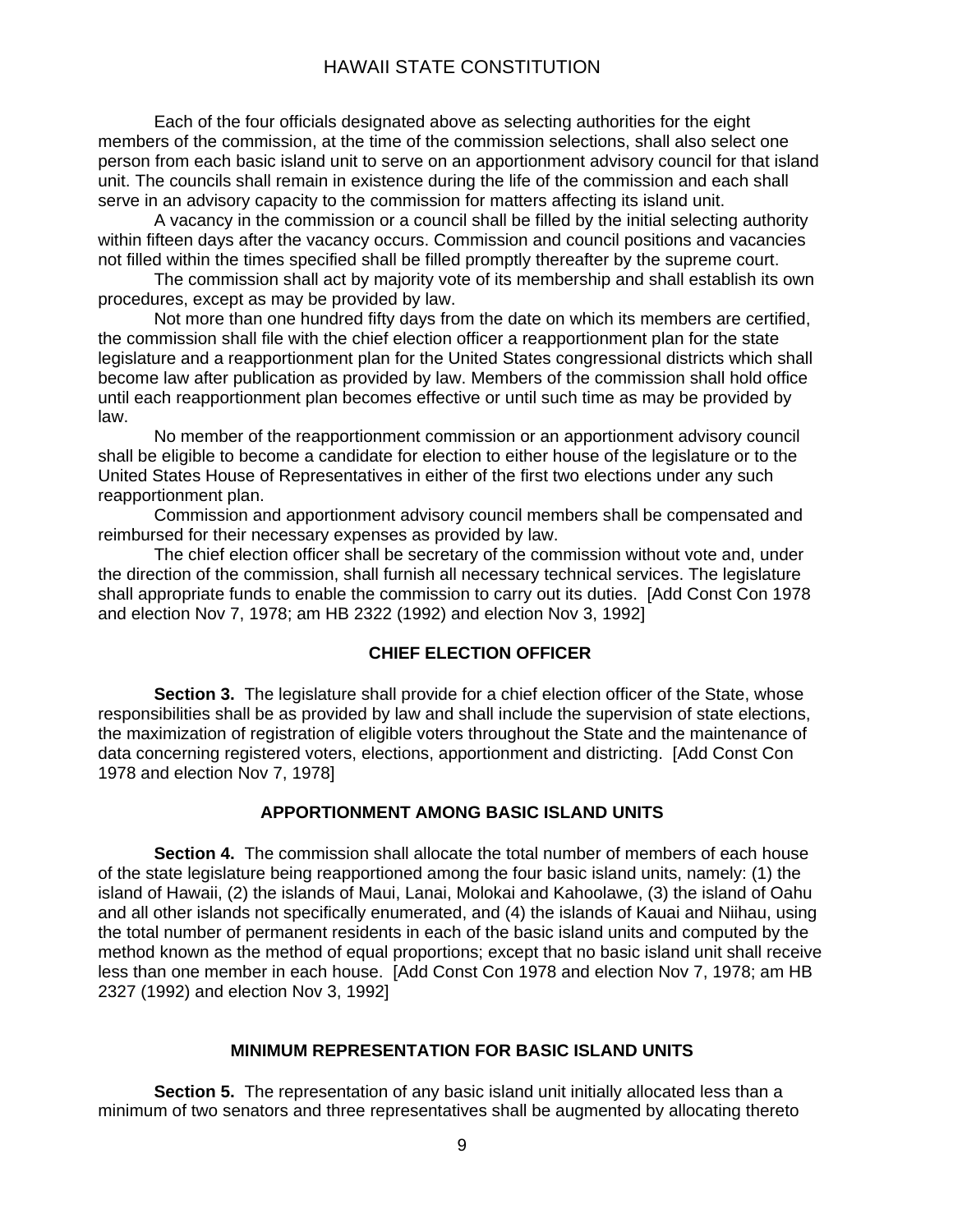the number of senators or representatives necessary to attain such minimums which number, notwithstanding the provisions of Sections 2 and 3 of Article III shall be added to the membership of the appropriate body until the next reapportionment. The senators or representatives of any basic island unit so augmented shall exercise a fractional vote wherein the numerator is the number initially allocated and the denominator is the minimum above specified. [Am Const Con 1968 and election Nov 5, 1968; ren Const Con 1978 and election Nov 7, 1978]

# **APPORTIONMENT WITHIN BASIC ISLAND UNITS**

**Section 6.** Upon the determination of the total number of members of each house of the state legislature to which each basic island unit is entitled, the commission shall apportion the members among the districts therein and shall redraw district lines where necessary in such manner that for each house the average number of permanent residents per member in each district is as nearly equal to the average for the basic island unit as practicable.

In effecting such redistricting, the commission shall be guided by the following criteria:

1. No district shall extend beyond the boundaries of any basic island unit.

2. No district shall be so drawn as to unduly favor a person or political faction.

3. Except in the case of districts encompassing more than one island, districts shall be contiguous.

4. Insofar as practicable, districts shall be compact.

5. Where possible, district lines shall follow permanent and easily recognized features, such as streets, streams and clear geographical features, and, when practicable, shall coincide with census tract boundaries.

6. Where practicable, representative districts shall be wholly included within senatorial districts.

7. Not more than four members shall be elected from any district.

8. Where practicable, submergence of an area in a larger district wherein substantially different socio-economic interests predominate shall be avoided. [Add Const Con 1978 and election Nov 7, 1978; am HB 2327 (1992) and election Nov 3, 1992]

# **ELECTION OF SENATORS AFTER REAPPORTIONMENT**

 **Section 7.** Regardless of whether or not a senator is serving a term that would have extended past the general election at which an apportionment plan becomes effective, the term of office of all senators shall end at that general election. The staggered terms of senators in each district shall be recomputed as established by the next section in this article, and the number of senators in a senatorial district under the reapportionment plan of the commission. [Add Const Con 1978 and election Nov 7, 1978; am SB 2234 (1992) and election Nov 3, 1992; am HB 1 (2000 2d) and election Nov 7, 2000]

# **STAGGERED TERMS FOR THE SENATE**

**Section 8.** The reapportionment commission shall, as part of the reapportionment plan, assign two-year terms for twelve senate seats for the election immediately following the adoption of the reapportionment plan. The remaining seats shall be assigned four-year terms. Insofar as practicable, the commission shall assign the two-year terms to senate seats so that the resident population of each senate district shall have no more than two regular senate elections for a particular senate seat within the six-year period beginning in the even-numbered year prior to the reapportionment year; provided that in the event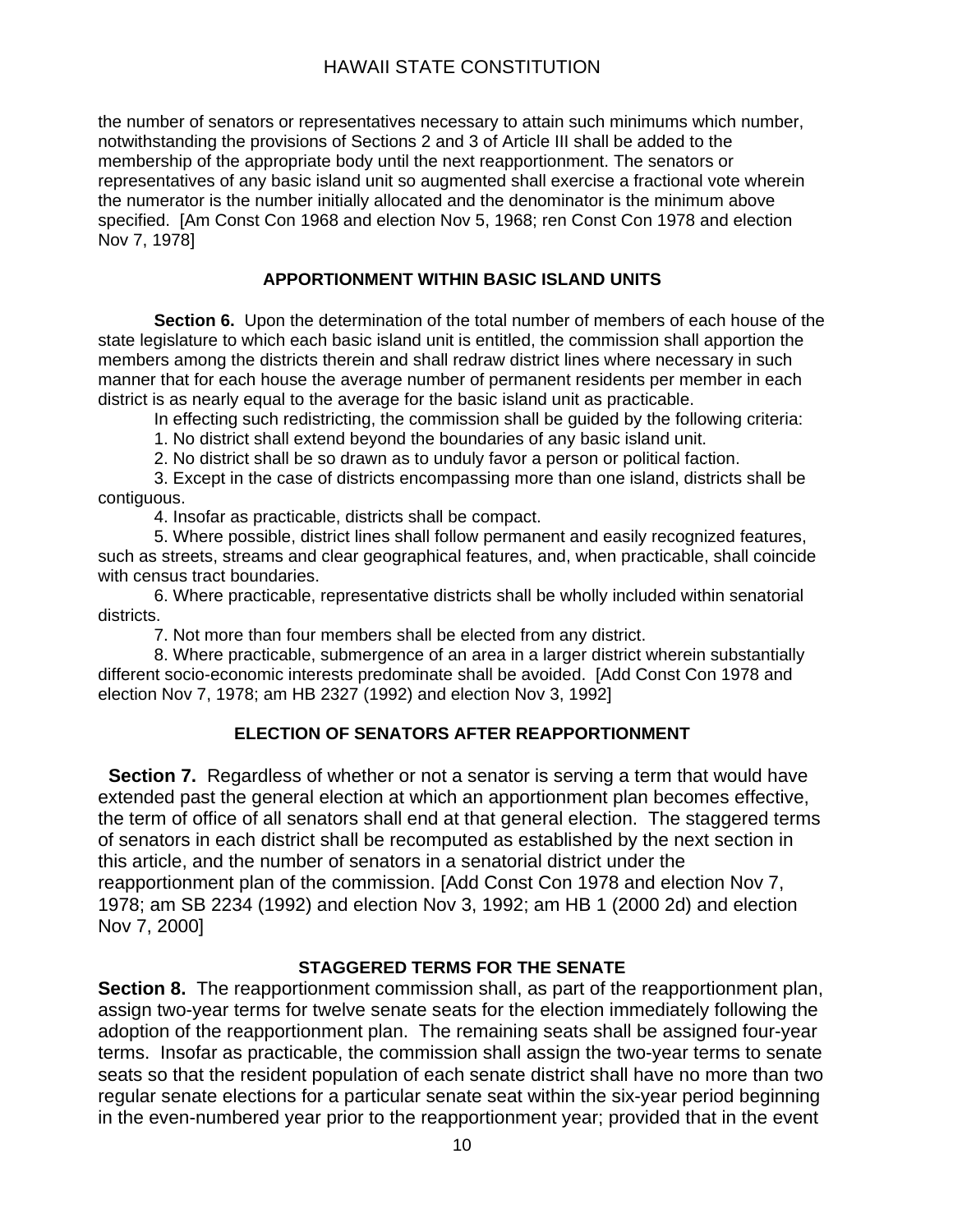of a multi-member senate district, the senators elected with the highest number of votes in that district in the election immediately following the adoption of the reapportionment plan shall fill the senate seats in that district which were assigned the four-year terms by the commission. [Add Const Con 1978 and election Nov 7, 1978; am HB 572 (1987) and election Nov 8, 1988; am SB 2234 (1992) and election Nov 3, 1992; am HB 1 (2000 2d) and election Nov 7, 2000]

## **CONGRESSIONAL REDISTRICTING FOR UNITED STATES HOUSE OF REPRESENTATIVES**

**Section 9.** The commission shall, at such times as may be required by this article and as may be required by law of the United States, redraw congressional district lines for the districts from which the members of the United States House of Representatives allocated to this State by Congress are elected. [Add Const Con 1978 and election Nov 7, 1978]

# **MANDAMUS AND JUDICIAL REVIEW**

**Section 10.** Original jurisdiction is vested in the supreme court of the State to be exercised on the petition of any registered voter whereby it may compel, by mandamus or otherwise, the appropriate person or persons to perform their duty or to correct any error made in a reapportionment plan, or it may take such other action to effectuate the purposes of this section as it may deem appropriate. Any such petition shall be filed within forty-five days of the date specified for any duty or within forty-five days after the filing of a reapportionment plan. [Add Const Con 1978 and election Nov 7, 1978]

# **ARTICLE V THE EXECUTIVE**

**Revision note.** This article was renumbered from Article IV to be Article V by the Constitutional Convention of 1978 and the election on Nov. 7, 1978. The former Article V now appears as Article VI.

# **ESTABLISHMENT OF THE EXECUTIVE**

**Section 1.** The executive power of the State shall be vested in a governor. The governor shall be elected by the qualified voters of this State at a general election. The person receiving the highest number of votes shall be the governor. In case of a tie vote, the selection of the governor shall be determined as provided by law.

The term of office of the governor shall begin at noon on the first Monday in December next following the governor's election and end at noon on the first Monday in December, four years thereafter.

No person shall be elected to the office of governor for more than two consecutive full terms.

No person shall be eligible for the office of governor unless the person shall be a qualified voter, have attained the age of thirty years and have been a resident of this State for five years immediately preceding the person's election.

The governor shall not hold any other office or employment of profit under the State or the United States during the governor's term of office. [Am Const Con 1968 and election Nov 5, 1968; ren and am Const Con 1978 and election Nov 7, 1978]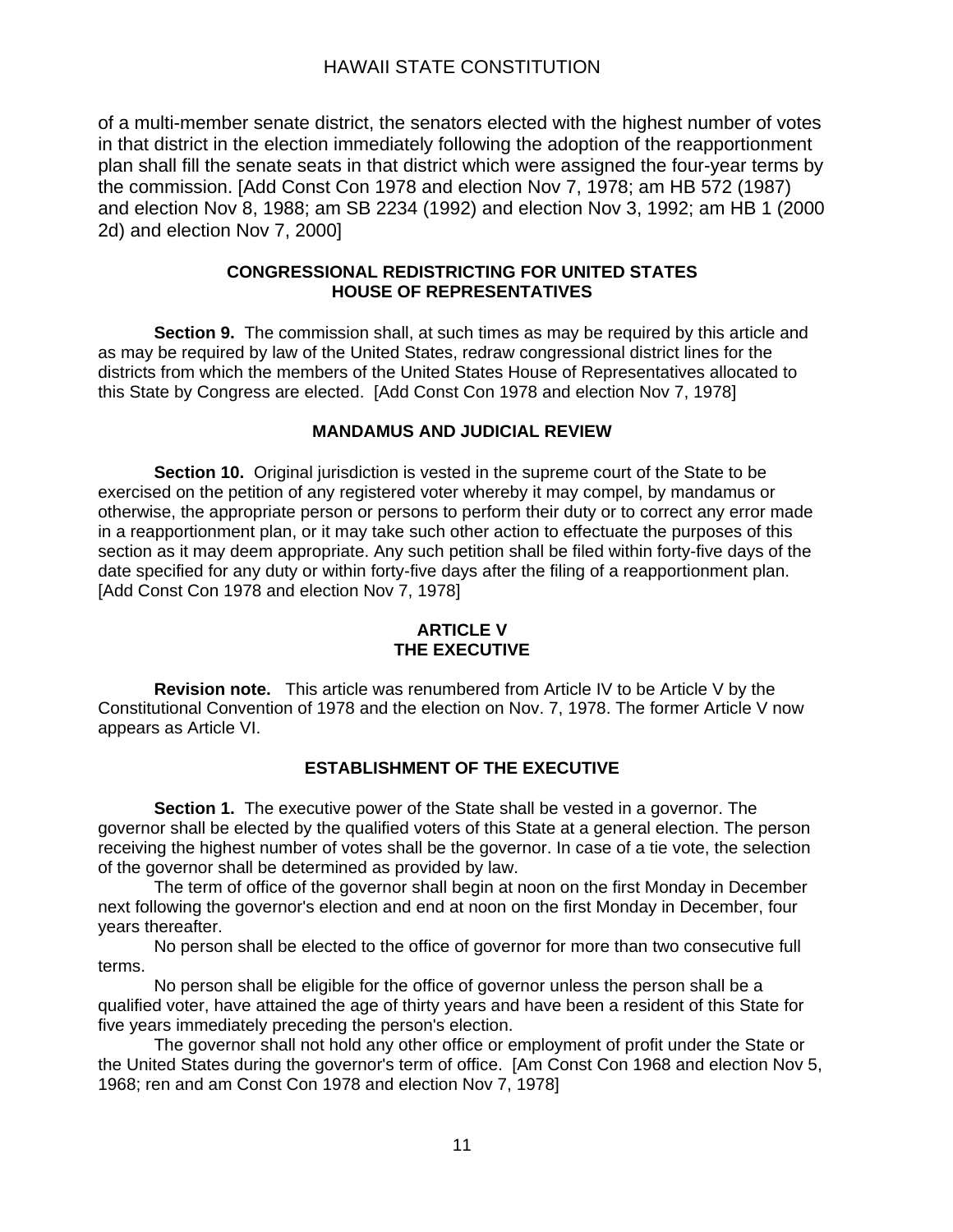## **LIEUTENANT GOVERNOR**

**Section 2.** There shall be a lieutenant governor who shall have the same qualifications as the governor. The lieutenant governor shall be elected at the same time, for the same term and in the same manner as the governor; provided that the votes cast in the general election for the nominee for governor shall be deemed cast for the nominee for lieutenant governor of the same political party. No person shall be elected to the office of lieutenant governor for more than two consecutive full terms. The lieutenant governor shall perform such duties as may be provided by law. [Am HB 19 (1964) and election Nov 3, 1964; ren and am Const Con 1978 and election Nov 7, 1978]

### **COMPENSATION: GOVERNOR, LIEUTENANT GOVERNOR**

 **Section 3. REPEALED.** [Repeal HB 1917 (2006) and election Nov 7, 2006]

#### **SUCCESSION TO GOVERNORSHIP; ABSENCE OR DISABILITY OF GOVERNOR**

**Section 4.** When the office of governor is vacant, the lieutenant governor shall become governor. In the event of the absence of the governor from the State, or the governor's inability to exercise and discharge the powers and duties of the governor's office, such powers and duties shall devolve upon the lieutenant governor during such absence or disability.

When the office of lieutenant governor is vacant, or in the event of the absence of the lieutenant governor from the State, or the lieutenant governor's inability to exercise and discharge the powers and duties of the lieutenant governor's office, such powers and duties shall devolve upon such officers in such order of succession as may be provided by law.

In the event of the impeachment of the governor or of the lieutenant governor, the governor or the lieutenant governor shall not exercise the powers of the applicable office until acquitted. [Ren and am Const Con 1978 and election Nov 7, 1978]

**\* \* \*** 

### **EXECUTIVE AND ADMINISTRATIVE OFFICES AND DEPARTMENTS**

**Section 6.** All executive and administrative offices, departments and instrumentalities of the state government and their respective powers and duties shall be allocated by law among and within not more than twenty principal departments in such a manner as to group the same according to common purposes and related functions. Temporary commissions or agencies for special purposes may be established by law and need not be allocated within a principal department.

Each principal department shall be under the supervision of the governor and, unless otherwise provided in this constitution or by law, shall be headed by a single executive. Such single executive shall be nominated and, by and with the advice and consent of the senate, appointed by the governor. That person shall hold office for a term to expire at the end of the term for which the governor was elected, unless sooner removed by the governor; except that the removal of the chief legal officer of the State shall be subject to the advice and consent of the senate.

Except as otherwise provided in this constitution, whenever a board, commission or other body shall be the head of a principal department of the state government, the members thereof shall be nominated and, by and with the advice and consent of the senate, appointed by the governor. The term of office and removal of such members shall be as provided by law. Such board, commission or other body may appoint a principal executive officer who, when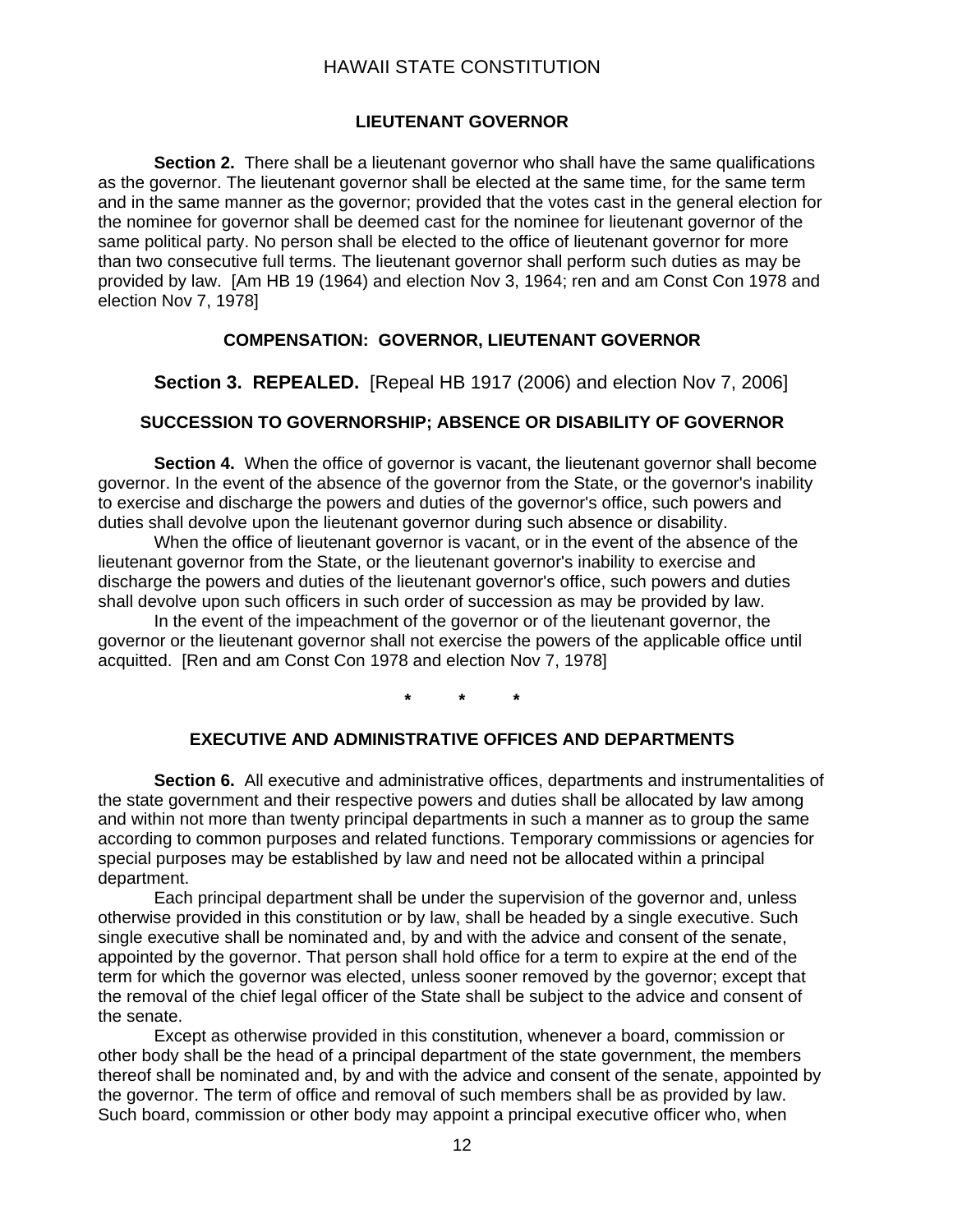authorized by law, may be an ex officio, voting member thereof, and who may be removed by a majority vote of the members appointed by the governor.

The governor shall nominate and, by and with the advice and consent of the senate, appoint all officers for whose election or appointment provision is not otherwise provided for by this constitution or by law. If the manner or removal of an officer is not prescribed in this constitution, removal shall be as provided by law.

When the senate is not in session and a vacancy occurs in any office, appointment to which requires the confirmation of the senate, the governor may fill the office by granting a commission which shall expire, unless such appointment is confirmed, at the end of the next session of the senate. The person so appointed shall not be eligible for another interim appointment to such office if the appointment failed to be confirmed by the senate.

No person who has been nominated for appointment to any office and whose appointment has not received the consent of the senate shall be eligible to an interim appointment thereafter to such office.

Every officer appointed under the provisions of this section shall be a citizen of the United States and shall have been a resident of this State for at least one year immediately preceding that person's appointment, except that this residency requirement shall not apply to the president of the University of Hawaii. [Am Const Con 1968 and election Nov 5, 1968; ren and am Const Con 1978 and election Nov 7, 1978]

# **ARTICLE VIII LOCAL GOVERNMENT**

# **CREATION; POWERS OF POLITICAL SUBDIVISIONS**

**Section 1.** The legislature shall create counties, and may create other political subdivisions within the State, and provide for the government thereof. Each political subdivision shall have and exercise such powers as shall be conferred under general laws. [Ren and am Const Con 1978 and election Nov 7, 1978]

# **LOCAL SELF-GOVERNMENT; CHARTER**

 **Section 2.** Each political subdivision shall have the power to frame and adopt a charter for its own self-government within such limits and under such procedures as may be provided by general law. Such procedures, however, shall not require the approval of a charter by a legislative body.

Charter provisions with respect to a political subdivision's executive, legislative and administrative structure and organization shall be superior to statutory provisions, subject to the authority of the legislature to enact general laws allocating and reallocating powers and functions.

A law may qualify as a general law even though it is inapplicable to one or more counties by reason of the provisions of this section. [Am Const Con 1968 and election Nov 5, 1968; ren and am Const Con 1978 and election Nov 7, 1978]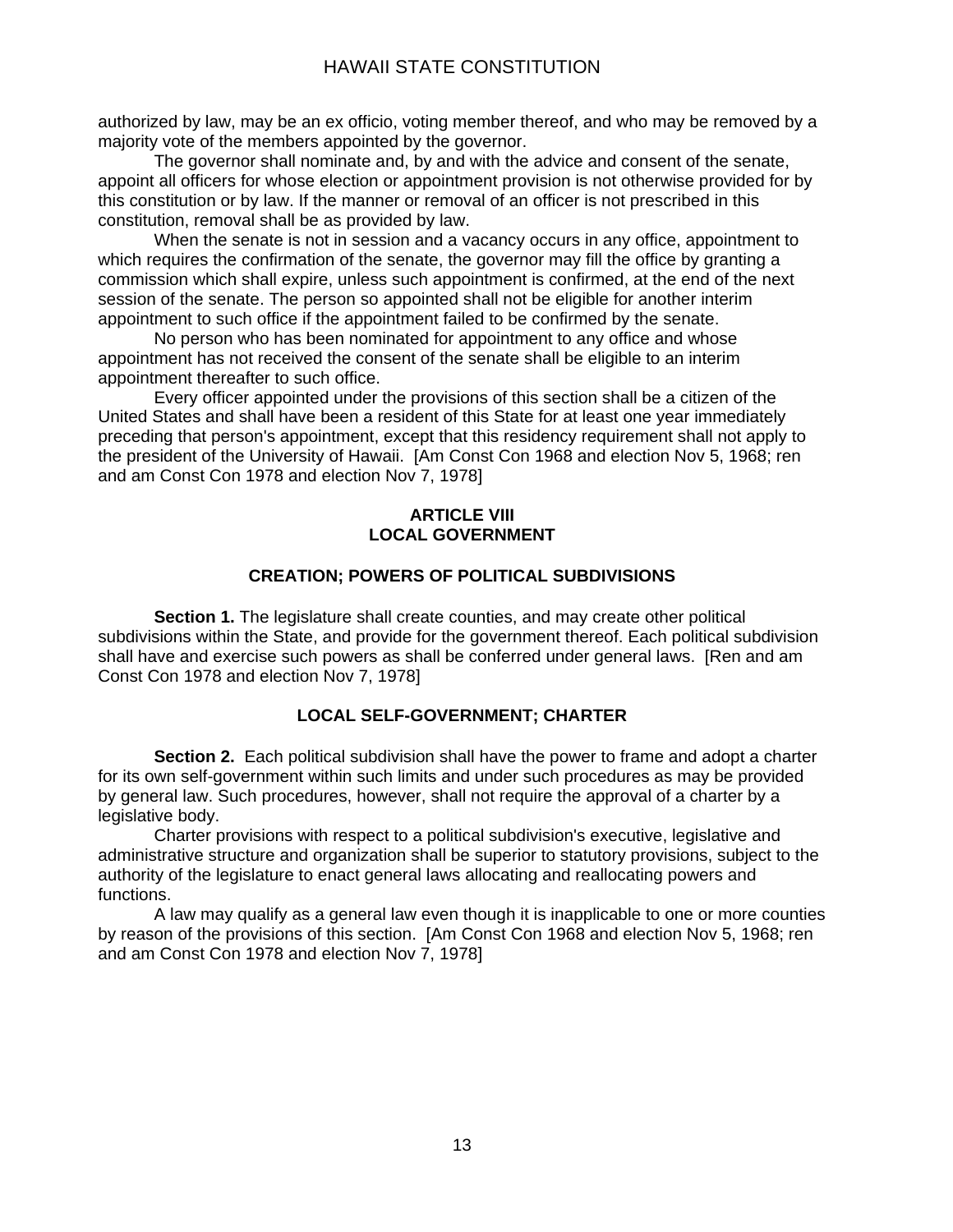### **ARTICLE X EDUCATION**

**\* \* \*** 

### **BOARD OF EDUCATION**

**Section 2.** There shall be a board of education composed of members who shall be elected in a nonpartisan manner by qualified voters, as provided by law, from two at-large school board districts. The first school board district shall be comprised of the island of Oahu and all other islands not specifically enumerated. The second school board district shall be comprised of the islands of Hawaii, Maui, Lanai, Molokai, Kahoolawe, Kauai and Niihau. Each at-large school board district shall be divided into departmental school districts, as may be provided by law. There shall be at least one member residing in each departmental school district. The Hawaii State Student Council shall select a public high school student to serve as a nonvoting member on the board of education. [Am HB 4 (1963) and election Nov 3, 1964; ren and am Const Con 1978 and election Nov 7, 1978; am HB 2688 (1988) and election Nov 8, 1988]

## **POWER OF THE BOARD OF EDUCATION**

**Section 3.** The board of education shall have the power, as provided by law, to formulate statewide educational policy and appoint the superintendent of education as the chief executive officer of the public school system. [Am HB 421 (1964) and election Nov 3, 1964; ren and am Const Con 1978 and election Nov 7, 1978; am L 1994, c. 272, §15 (HB 3657) and election Nov 8, 1994]

### **ARTICLE XII HAWAIIAN AFFAIRS**

**\* \* \*** 

### **OFFICE OF HAWAIIAN AFFAIRS; ESTABLISHMENT OF BOARD OF TRUSTEES**

**Section 5.** There is hereby established an Office of Hawaiian Affairs. The Office of Hawaiian Affairs shall hold title to all the real and personal property now or hereafter set aside or conveyed to it which shall be held in trust for native Hawaiians and Hawaiians. There shall be a board of trustees for the Office of Hawaiian Affairs elected by qualified voters who are Hawaiians, as provided by law. The board members shall be Hawaiians. There shall be not less than nine members of the board of trustees; provided that each of the following Islands have one representative: Oahu, Kauai, Maui, Molokai and Hawaii. The board shall select a chairperson from its members. [Add Const Con 1978 and election Nov 7, 1978]

### **POWERS OF BOARD OF TRUSTEES**

**Section 6.** The board of trustees of the Office of Hawaiian Affairs shall exercise power as provided by law: to manage and administer the proceeds from the sale or other disposition of the lands, natural resources, minerals and income derived from whatever sources for native Hawaiians and Hawaiians, including all income and proceeds from that pro rata portion of the trust referred to in section 4 of this article for native Hawaiians; to formulate policy relating to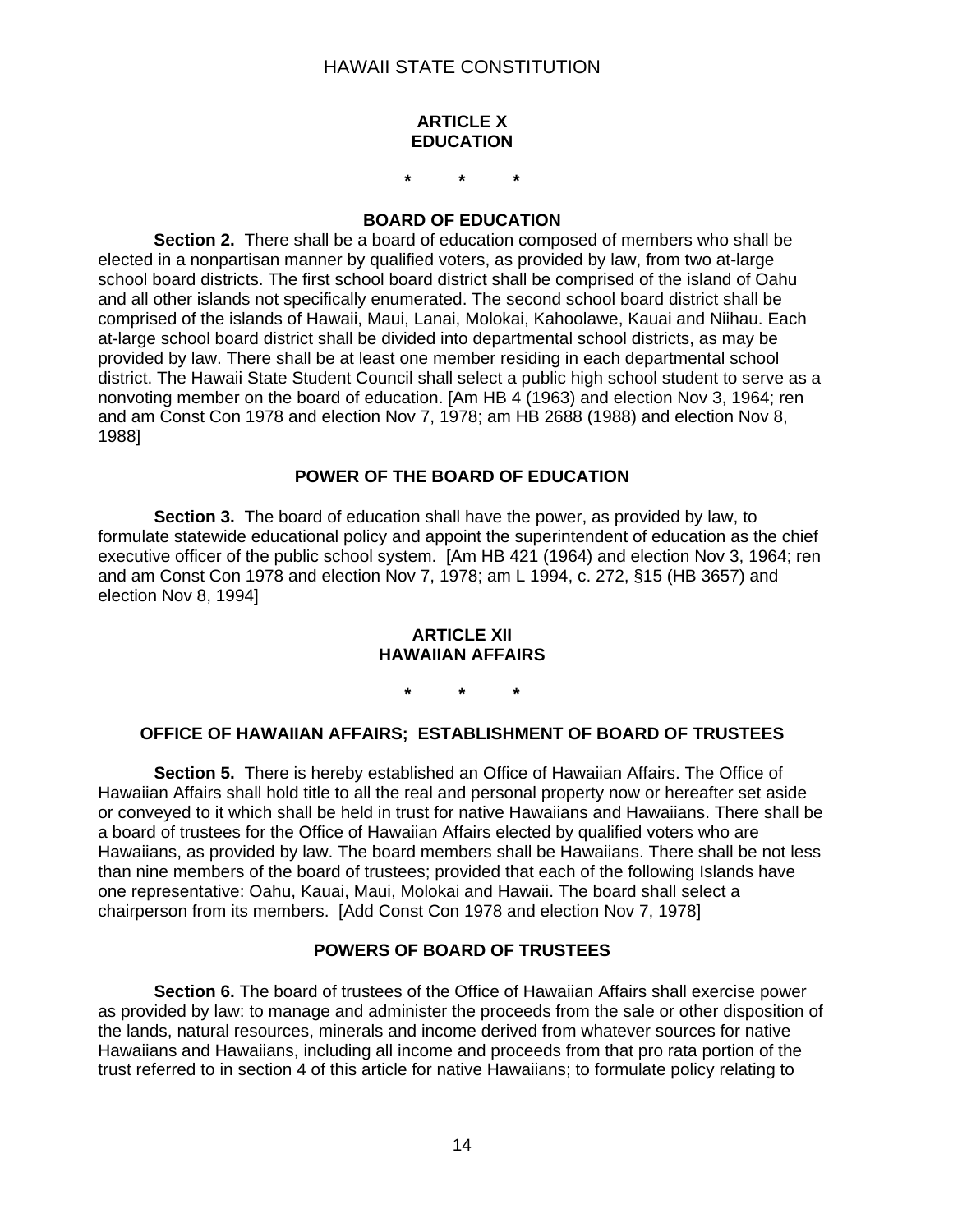### **ARTICLE XIV CODE OF ETHICS**

The people of Hawaii believe that public officers and employees must exhibit the highest standards of ethical conduct and that these standards come from the personal integrity of each individual in government. To keep faith with this belief, the legislature, each political subdivision and the constitutional convention shall adopt a code of ethics which shall apply to appointed and elected officers and employees of the State or the political subdivision, respectively, including members of the boards, commissions and other bodies.

 Each code of ethics shall be administered by a separate ethics commission, except the code of ethics adopted by the constitutional convention which shall be administered by the state ethics commission. The members of ethics commissions shall be prohibited from taking an active part in political management or in political campaigns. Ethics commissioners shall be selected in a manner which assures their independence and impartiality.

 Each code of ethics shall include, but not be limited to, provisions on gifts, confidential information, use of position, contracts with government agencies, postemployment, financial disclosure and lobbyist registration and restriction. The financial disclosure provisions shall require all elected officers, all candidates for elective office and such appointed officers and employees as provided by law to make public financial disclosures. Other public officials having significant discretionary or fiscal powers as provided by law shall make confidential financial disclosures. All financial disclosure statements shall include, but not be limited to, sources and amounts of income, business ownership, officer and director positions, ownership of real property, debts, creditor interests in insolvent businesses and the names of persons represented before government agencies. [Add Const Con 1978 and election Nov 7, 1978]

# **ARTICLE XV STATE BOUNDARIES; CAPITAL; FLAG; LANGUAGE AND MOTTO**

### **BOUNDARIES**

**Section 1.** The State of Hawaii shall consist of all the islands, together with their appurtenant reefs and territorial and archipelagic waters, included in the Territory of Hawaii on the date of enactment of the Admission Act, except the atoll known as Palmyra Island, together with its appurtenant reefs and territorial waters; but this State shall not be deemed to include the Midway Islands, Johnston Island, Sand Island (offshore from Johnston Island) or Kingman Reef, together with their appurtenant reefs and territorial waters. [Am 73 Stat 4 and election June 27, 1959; ren and am Const Con 1978 and election Nov 7, 1978]

**\* \* \***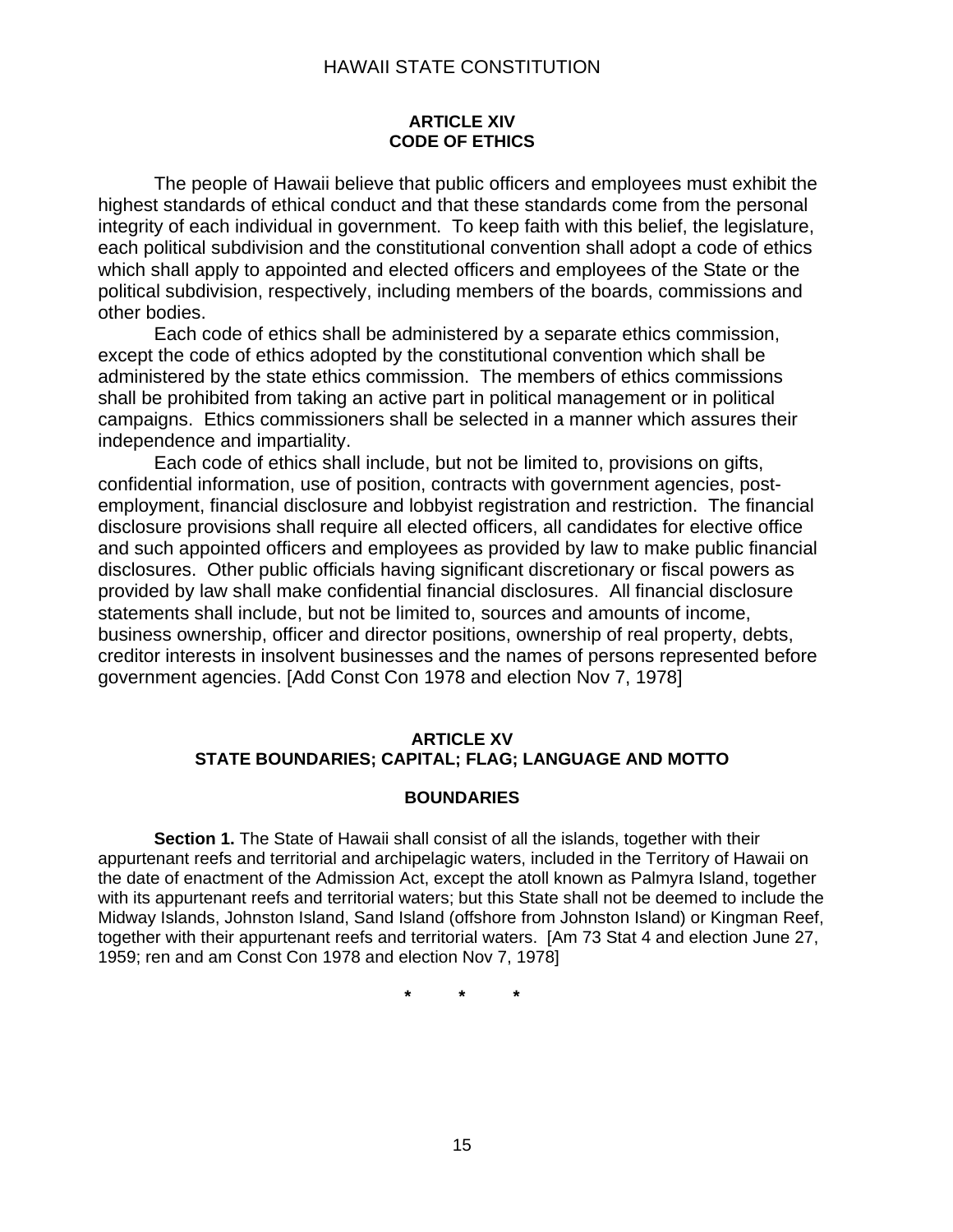### **ARTICLE XVI GENERAL AND MISCELLANEOUS PROVISIONS**

**\* \* \*** 

#### **DISQUALIFICATIONS FROM PUBLIC OFFICE OR EMPLOYMENT**

**Section 3.** No person shall hold any public office or employment who has been convicted of any act to overthrow, or attempt to overthrow, or conspiracy with any person to overthrow the government of this State or of the United States by force or violence. [Am Const Con 1968 and election Nov 5, 1968; ren and am Const Con 1978 and election Nov 7, 1978]

## **OATH OF OFFICE**

**Section 4.** All eligible public officers, before entering upon the duties of their respective offices, shall take and subscribe to the following oath or affirmation: "I do solemnly swear (or affirm) that I will support and defend the Constitution of the United States, and the Constitution of the State of Hawaii, and that I will faithfully discharge my duties as . . . . . . . . . to the best of my ability." As used in this section, "eligible public officers" means the governor, the lieutenant governor, the members of both houses of the legislature, the members of the board of education, the members of the national guard, State or county employees who possess police powers, district court judges, and all those whose appointment requires the consent of the senate. [Ren and am Const Con 1978 and election Nov 7, 1978; am SB 1440 (1992) and election Nov 3, 1992]

### **ARTICLE XVII REVISION AND AMENDMENT**

### **METHODS OF PROPOSAL**

**Section 1.** Revisions of or amendments to this constitution may be proposed by constitutional convention or by the legislature. [Ren Const Con 1978 and election Nov 7, 1978]

### **CONSTITUTIONAL CONVENTION**

**Section 2.** The legislature may submit to the electorate at any general or special election the question, "Shall there be a convention to propose a revision of or amendments to the Constitution?" If any nine-year period shall elapse during which the question shall not have been submitted, the lieutenant governor shall certify the question, to be voted on at the first general election following the expiration of such period.

# **ELECTION OF DELEGATES**

If a majority of the ballots cast upon such a question be in the affirmative, delegates to the convention shall be chosen at the next regular election unless the legislature shall provide for the election of delegates at a special election.

Notwithstanding any provision in this constitution to the contrary, other than Section 3 of Article XVI, any qualified voter of the district concerned shall be eligible to membership in the convention.

The legislature shall provide for the number of delegates to the convention, the areas from which they shall be elected and the manner in which the convention shall convene. The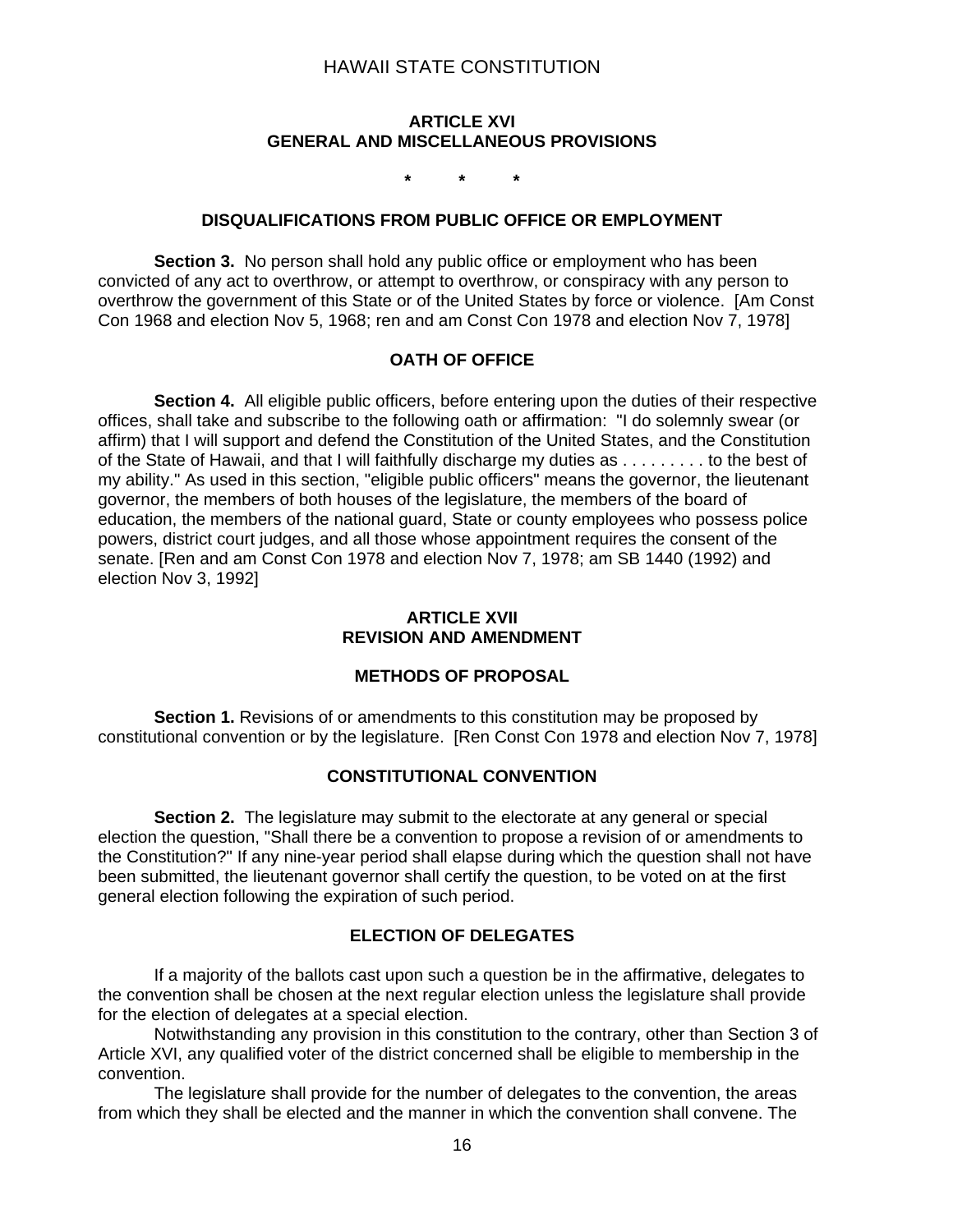legislature shall also provide for the necessary facilities and equipment for the convention. The convention shall have the same powers and privileges, as nearly as practicable, as provided for the convention of 1978.

## **MEETING**

The constitutional convention shall convene not less than five months prior to the next regularly scheduled general election.

#### **ORGANIZATION; PROCEDURE**

The convention shall determine its own organization and rules of procedure. It shall be the sole judge of the elections, returns and qualifications of its members and, by a two-thirds vote, may suspend or remove any member for cause. The governor shall fill any vacancy by appointment of a qualified voter from the district concerned.

#### **RATIFICATION; APPROPRIATIONS**

The convention shall provide for the time and manner in which the proposed constitutional revision or amendments shall be submitted to a vote of the electorate; provided that each amendment shall be submitted in the form of a question embracing but one subject; and provided further, that each question shall have designated spaces to mark YES or NO on the amendment.

At least thirty days prior to the submission of any proposed revision or amendments, the convention shall make available for public inspection, a full text of the proposed amendments. Every public library, office of the clerk of each county, and the chief election officer shall be provided such texts and shall make them available for public inspection. The full text of any proposed revision or amendments shall also be made available for inspection at every polling place on the day of the election at which such revision or amendments are submitted.

 The convention shall, as provided by law, be responsible for a program of voter education concerning each proposed revision or amendment to be submitted to the electorate.

The revision or amendments shall be effective only if approved at a general election by a majority of all the votes tallied upon the question, this majority constituting at least fifty per cent of the total vote cast at the election, or at a special election by a majority of all the votes tallied upon the question, this majority constituting at least thirty per cent of the total number of registered voters.

The provisions of this section shall be self-executing, but the legislature shall make the necessary appropriations and may enact legislation to facilitate their operation. [Am Const Con 1968 and election Nov 5, 1968; ren and am Const Con 1978 and election Nov 7, 1978; am SB 578 (1979) and SB 1703 (1980) and election Nov 4, 1980]

## **AMENDMENTS PROPOSED BY LEGISLATURE**

**Section 3.** The legislature may propose amendments to the constitution by adopting the same, in the manner required for legislation, by a two-thirds vote of each house on final reading at any session, after either or both houses shall have given the governor at least ten days' written notice of the final form of the proposed amendment, or, with or without such notice, by a majority vote of each house on final reading at each of two successive sessions.

Upon such adoption, the proposed amendments shall be entered upon the journals, with the ayes and noes, and published once in each of four successive weeks in at least one newspaper of general circulation in each senatorial district wherein such a newspaper is published, within the two months' period immediately preceding the next general election.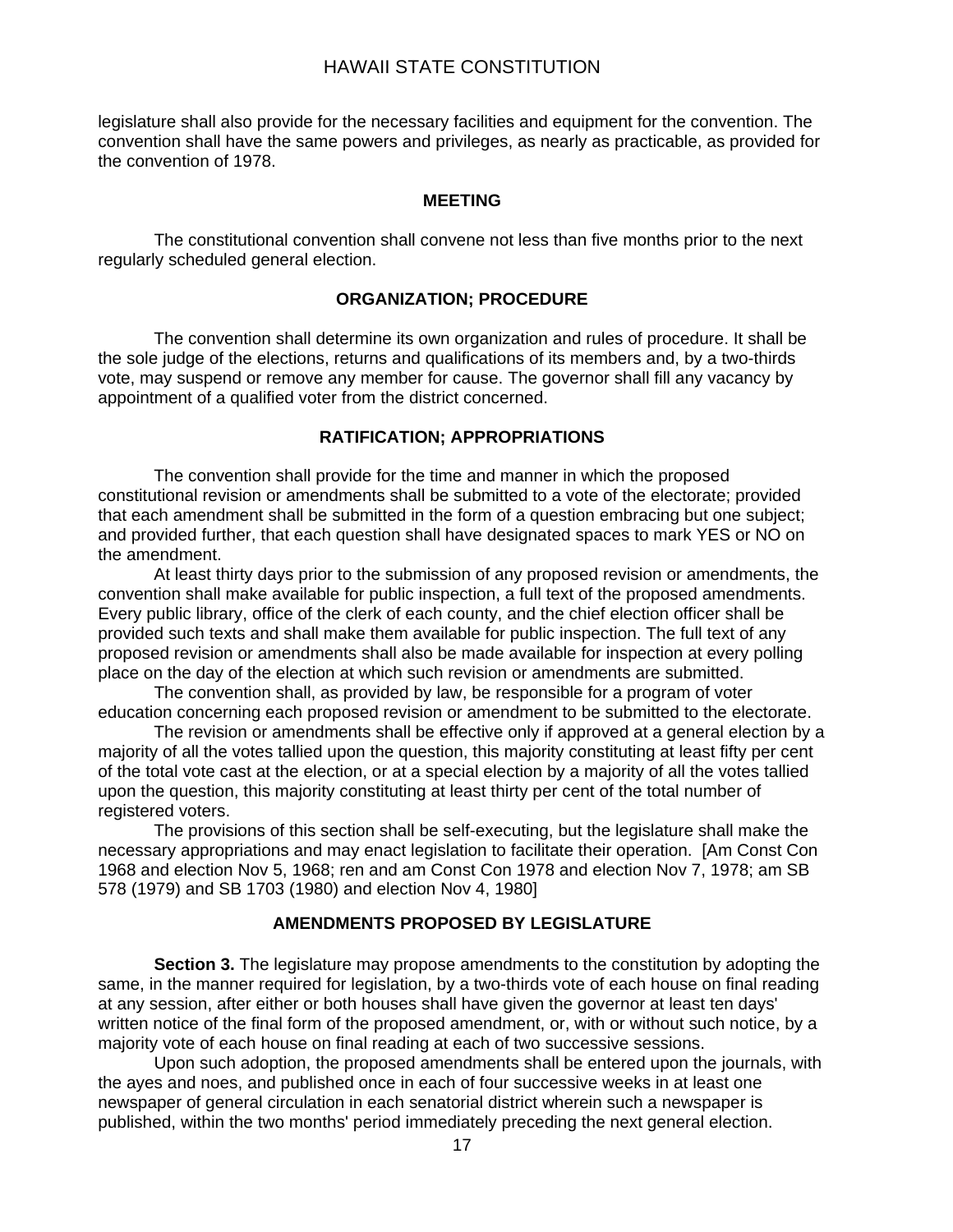At such general election the proposed amendments shall be submitted to the electorate for approval or rejection upon a separate ballot.

The conditions of and requirements for ratification of such proposed amendments shall be the same as provided in section 2 of this article for ratification at a general election. [Ren and am Const Con 1978 and election Nov 7, 1978]

#### **VETO**

**Section 4.** No proposal for amendment of the constitution adopted in either manner provided by this article shall be subject to veto by the governor. [Ren Const Con 1978 and election Nov 7, 1978]

## **CONFLICTING REVISIONS OR AMENDMENTS**

**Section 5.** If a revision or amendment proposed by a constitutional convention is in conflict with a revision or amendment proposed by the legislature and both are submitted to the electorate at the same election and both are approved, then the revision or amendment proposed by the convention shall prevail. If conflicting revisions or amendments are proposed by the same body and are submitted to the electorate at the same election and both are approved, then the revision or amendment receiving the highest number of votes shall prevail. [Add Const Con 1968 and election Nov 5, 1968; ren Const Con 1978 and election Nov 7, 1978]

#### **ARTICLE XVIII**

**\* \* \*** 

#### **1978 SENATORIAL ELECTIONS**

**Section 2.** Article III, Section 4, to the contrary notwithstanding, the terms of office of the members of the senate elected in the 1978 general election shall be as follows: members of the senate shall be divided into two classes. The first class shall consist of the following number elected with the highest number of votes from their respective senatorial districts: first district, one; second district, one; third district, one; fourth district, two; fifth district, two; sixth district, two; seventh district, two; eighth district, one. Members of the first class shall hold office for a term of four years beginning with their election and ending on the day of the second general election held thereafter. The remaining members elected shall constitute the second class and shall hold office for a term of two years beginning with their election and ending on the day of the next general election held thereafter. [Add Const Con 1978 and election Nov 7, 1978]

### **SALARIES OF LEGISLATORS**

**Section 3. REPEALED.** [Repeal HB 1917 (2006) and election Nov 7, 2006]

### **EFFECTIVE DATE FOR TERM LIMITATIONS FOR GOVERNOR AND LIEUTENANT GOVERNOR**

**Section 4.** The amendments to Sections 1 and 2 of Article V shall limit the term of any person elected to the office of governor or lieutenant governor in the 1978 general election to two consecutive full terms commencing from noon on the first Monday in December, 1978. [Add Const Con 1978 and election Nov 7, 1978]